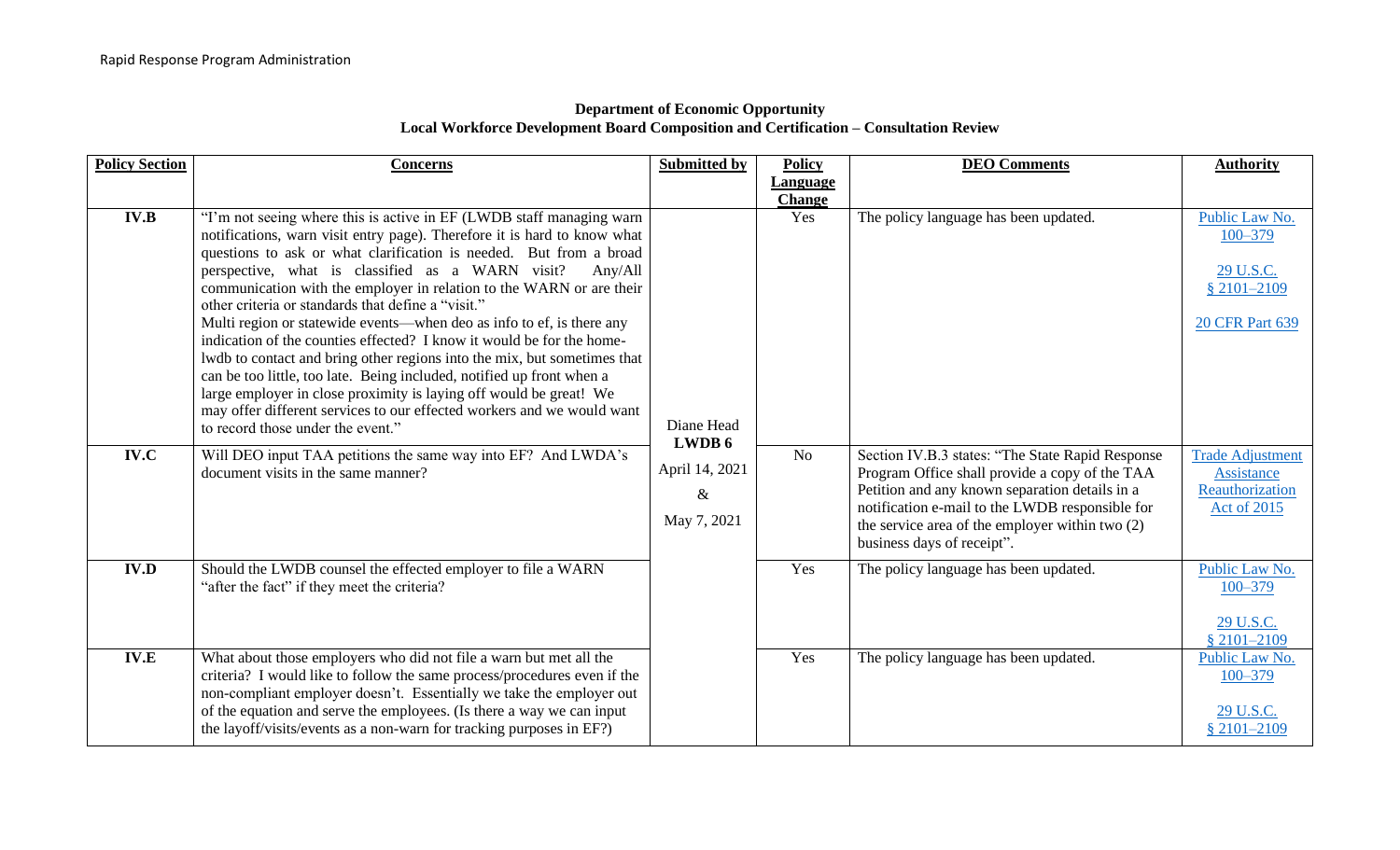|      |                                                                                                                                                            |                                             |                |                                                                                                                                                                                                                                                                                 | <b>Trade Adjustment</b><br>Assistance<br>Reauthorization<br>Act of 2015      |
|------|------------------------------------------------------------------------------------------------------------------------------------------------------------|---------------------------------------------|----------------|---------------------------------------------------------------------------------------------------------------------------------------------------------------------------------------------------------------------------------------------------------------------------------|------------------------------------------------------------------------------|
| IV.G | "single point of contact" seems prescriptive. Maybe for accountability<br>purposes, yes, but the reality is the team is the point of contact.              |                                             | N <sub>o</sub> | This individual will be listed as the LWDB's point<br>of contact with DEO for coordination of Rapid<br>Response services. The LWDB is expected to<br>employ a team approach to Rapid Response<br>activities.                                                                    | <b>20 CFR Part 639</b>                                                       |
| N/A  | "Allowability of fundsall RR and LA activities can be funded<br>through WIOA DW funds?"                                                                    |                                             | N <sub>o</sub> | No. Rapid Response funds shall be issued under a<br>separate Notice of Fund Availability (NFA).<br>Dislocated Worker formula funding issued to the<br>LWDB may not be used for Rapid Response<br>activities.                                                                    | Chapter 445, F.S.                                                            |
| N/A  | "At a minimum, who is required to attend the Rapid Response events<br>from the LWBD?"                                                                      | Kimberly<br>Bodine<br>LWDB 4<br>May 7, 2021 | N <sub>o</sub> | The LWDB must determine which staff are needed<br>to provide information, resources, and services to<br>assist affected employers and workers. It may<br>beneficial to have staff on-site who can answer<br>program-specific questions to best serve the<br>impacted employees. |                                                                              |
| N/A  | "Does a Rapid Response event need to be created in EF for non -<br>WARN layoffs? If so, who creates the event - DEO or the LWDB?"                          |                                             | Yes            | The policy has been updated.                                                                                                                                                                                                                                                    |                                                                              |
| N/A  | "How should LWDBs document it when an employer declines Rapid<br>Response services or does not respond to an offer to provide Rapid<br>Response services?" |                                             |                | The policy has been updated                                                                                                                                                                                                                                                     |                                                                              |
| N/A  | "Are there certain documents/handouts that LWDBs are required to<br>distribute at a Rapid Response event?"                                                 |                                             | N <sub>o</sub> | Please review the checklists, forms, and handouts<br>located on the Rapid Response Program Resources<br>page and State Rapid Response Program page. At<br>this time, the guidance resources are optional and<br>designed to assist local Rapid Response teams.                  | Program<br><b>Resources</b><br><b>State Rapid</b><br><b>Response Program</b> |